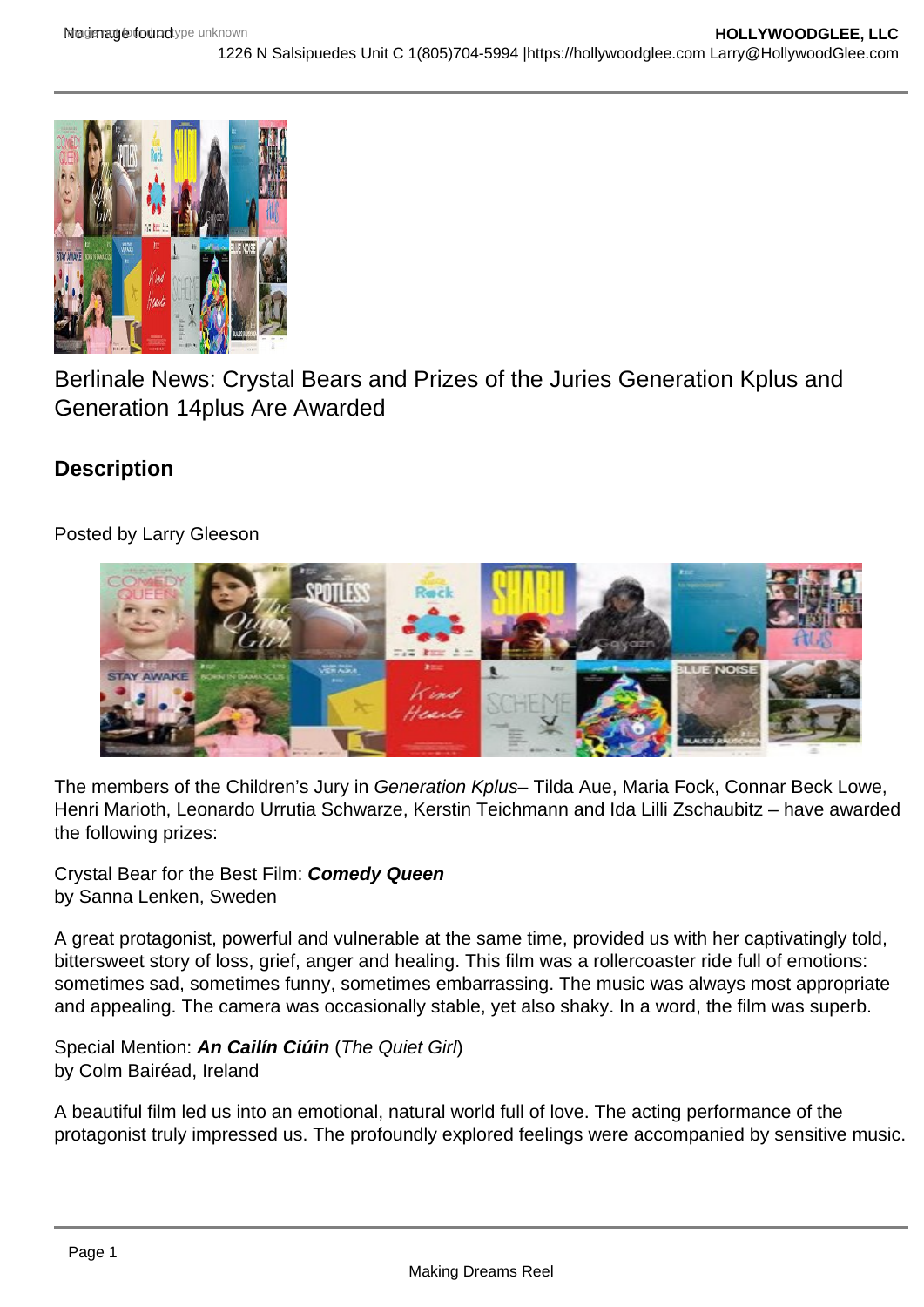Crystal Bear for the Best Short Film: **Vlekkeloos**(Spotless) by Emma Branderhorst, Netherlands

A taboo subject is finally being addressed. Something which all of mankind knows about, but hardly addresses. Stress, panic and desperation just because you don't have enough money for tampons. That has to change!

Special Mention: **Luce and the Rock** by Britt Raes, Belgium / France / Netherlands

A sweet animated film takes us to a fairy tale-like, colourful and yet literally rocky world. It reminds us that home is not necessarily where you were born, but where you have friends.

## **Awards of the Generation KplusInternational Jury, sponsored by the Deutsches Kinderhilfswerk (The Children's Charity of Germany)**

The members of the Generation Kplus International Jury - Daniela Cajías, Nicola Jones, Samuel Kishi Leopo – have awarded the following prizes:

The Grand Prix of the Generation Kplus International Jury for the Best Film, endowed with 7,500 Euros:

**An Cailín Ciúin** (The Quiet Girl) by Colm Bairéad, Ireland

As many films in this year's Generation Kplus competition, the winning film deals with the hardships of family life. It is a film with a delicate story full of details about childhood, grief, parenthood and rebuilding a family. The very strong narrative is combined with a stunning cinematography. The sound and the images create a unique atmosphere.

## Special Mention: **Shabu**

by Shamira Raphaëla, Netherlands

A film full of life, music and endearing characters. Freshness and energy are the main narrative elements, which transfer directly from the screen to the audience.

The Special Prize of the Generation Kplus International Jury for the Best Short Film, endowed with 2,500 Euros:

#### **Gavazn** (Deer) by Hadi Babaeifar, Iran

Through an amazing and poetic cinematography as well as authentic acting, this film tells a story about a boy who uses an ancient tale as a means of empowerment to save his brother. The storytelling was magnetic, mystic and truthful.

Special Mention: **To Vancouver** (Vancouver) by Artemis Anastasiadou, Greece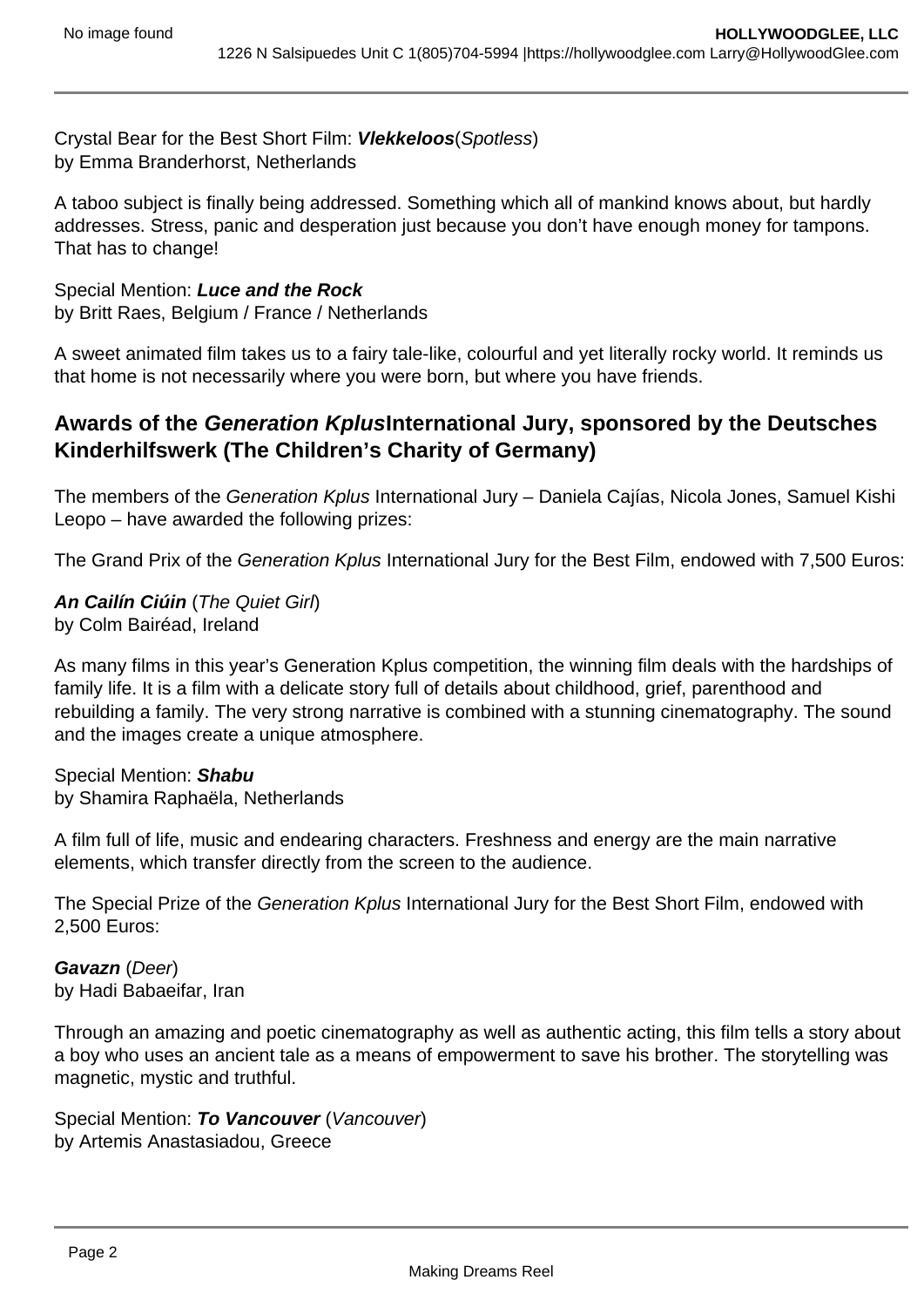A film full of life, music and endearing characters. Freshness and energy are the main narrative elements, which transfer directly from the screen to the audience.

## **Awards of the Youth Jury Generation 14plus**

The members of the Youth Jury in Generation 14plus - Luise Dahns, Christian Fock, Quintus Gramowski, Viola Weiser and Helene Zschaubitz – have awarded the following prizes:

Crystal Bear for the Best Film: **Alis** by Clare Weiskopf, Nicolas van Hemelryck, Colombia / Chile / Romania

A moving film which, utilising the simplest of means, creates an unbelievable closeness and intimacy. The protagonists and the audience are all confronted with pain and memories, albeit in a gentle manner. How do I manage to come to terms with my past without falling apart beneath it? The film answers this question with impressive honesty and directness.

Special Mention: **Stay Awake** by Jamie Sisley, USA

Raw and frighteningly concrete, the film thrusts us into an everyday life that is shaped by a recurring traumatic event. Throughout their common journey, the actors and their characters became our confidants while alternating between hope and disappointment. The film left us speechless and agitated.

#### Crystal Bear for the Best Short Film: **Born in Damascus** by Laura Wadha, United Kingdom

Impressive and intimate in its narrative style, this short film convinced us and also prevailed against the strong competition. By virtue of this film, we have gained access to a new reality that we had never encountered before in everyday life. In an impenetrable style, the film examines the influence that repressed memories have on our identity. Long after the end of the film, each one of us had something to think about. We were all touched by this film in a very special way, and now we want to award this with our Crystal Bear for the best short film.

Special Mention: **Nada para ver aqui** (Nothing to See Here) by Nicolas Bouchez, Portugal / Belgium / Hungary

This short film is a work of art! Expressive and rich in contrast to the fast pace of daily life; at the same time observing and value-free, it allows itself the freedom to connect its own self to the images. The film conveys its content in a playful way, mostly without many words, and it invites you to think. Through the interaction of shapes, colours, edges, curves, sections, light and shadows, it clearly stands out from the other films.

## **Awards of the Generation 14plusInternational Jury, sponsored by the Bundeszentrale für Politische Bildung (the Federal Agency for Civic Education):**

The members of the Generation 14plus International Jury - Paolo Bertolin, Rubika Shah, Dash Shaw -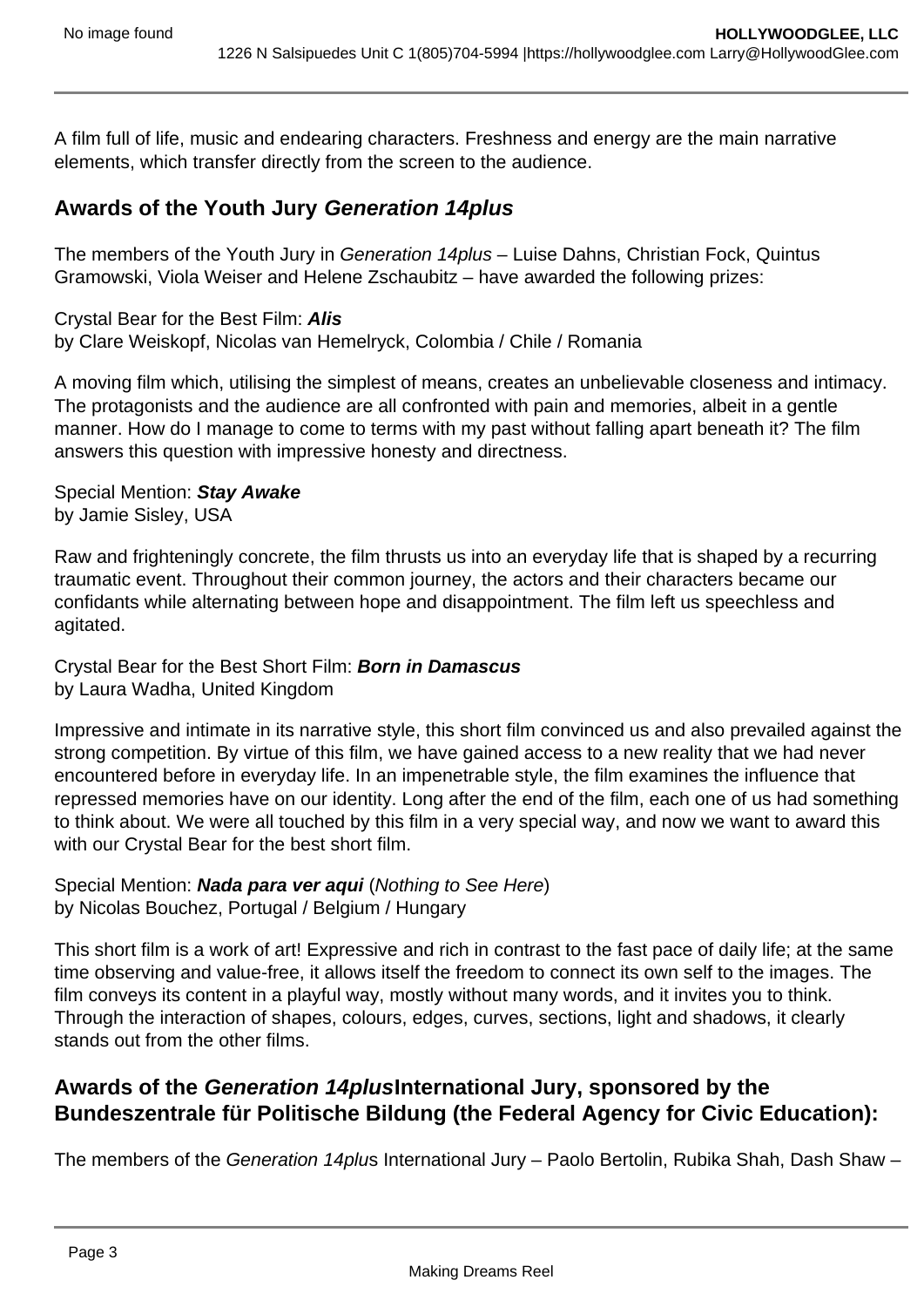have awarded the following prizes:

The Grand Prix of the Generation 14 plus International Jury for the Best Film, endowed with 7,500 Euros:

### **Kind Hearts**

by Olivia Rochette, Gerard-Jan Claes, Belgium

The first of two equal Grand Prix goes to a film that effortlessly plunges us into the lives of two ordinary young people, sharing a delicate insight in their emotional growth, while reminding us of the unpredictable and elusive nature of that thing called love.

ex aequo

#### **Skhema**

by Farkhat Sharipov, Kazakhstan

The film is an intimate lens into some of the darker challenges facing young people today. But its strength is in its universality and strong and authentic performances. It explores the vulnerability of teenage girls at that pivotal moment in their lives when they are neither child nor adult. With moments of lightness and darkness — and a fantastic ending.

Special Prize of the Generation 14plus International Jury for the Best Short Film, endowed with 2,500 Euros:

## **Au revoir Jérôme !** (Goodybye Jérôme !)

by Adam Sillard, Gabrielle Selnet, Chloé Farr, France

When this short film appeared on screen, all of us gasped with delight. The dark theatre was illuminated by brilliant colours, strange kaleidoscopic creatures in trees, hot dog dogs, and a fragile man who ultimately plummets and shatters to pieces. To the filmmakers, we say: Thank you for this trip.

Special Mentions:

## **Blaues Rauschen** (Blue Noise)

by Simon Maria Kubiena, Germany / Austria

We awarded a special mention to a film that, with just a few neat and precise strokes, portrays the struggle of a young conflicted man trying to finding his footing and his place in the world.

#### **Tinashé**

by Tig Terera, Australia

Part of the joy of watching short films is to transport one into new worlds. There is an interesting truth in this film, where it reveals something about young people that feels fresh. It is complex and deep — and taps into a side of life in Australia we don't usually see on screen.